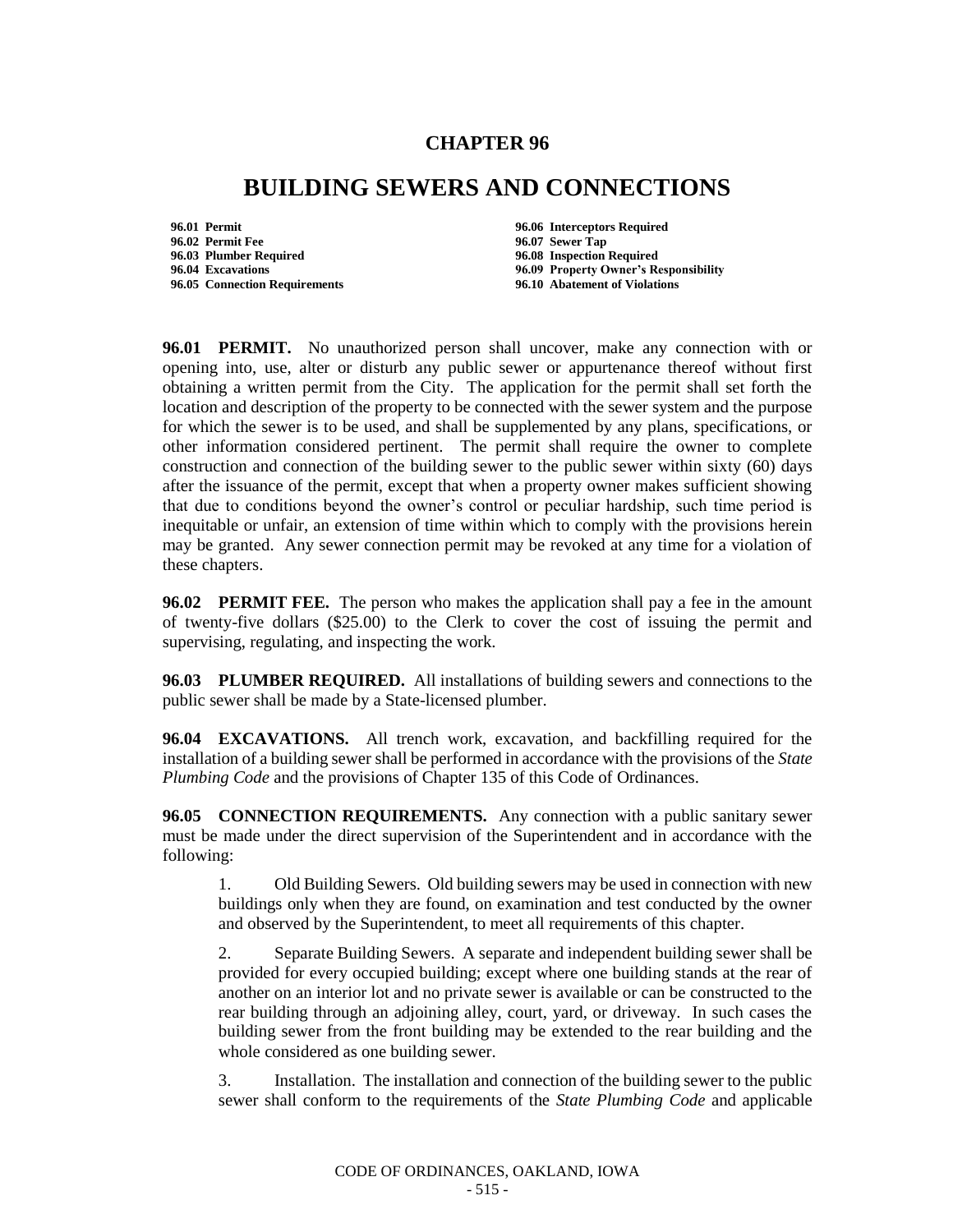rules and regulations of the City. All such connections shall be made gastight and watertight. Any deviation from the prescribed procedures and materials must be approved by the Superintendent before installation.

4. Water Lines. When possible, building sewers should be laid at least ten (10) feet horizontally from a water service. The horizontal separation may be less, provided the water service line is located at one side and at least twelve (12) inches above the top of the building sewer.

5. Size. Building sewers shall be sized for the peak expected sewage flow from the building with a minimum building sewer size of four (4) inches.

6. Alignment and Grade. All building sewers shall be laid to a straight line to meet the following:

A. Recommended grade of one-fourth  $(½)$  inch per foot.

B. Minimum grade of one-eighth (1/8) inch per foot.

C. Minimum velocity: 2.00 feet per second with the sewer half full.

D. Deviations: any deviation in alignment or grade shall be made only with the written approval of the Superintendent and shall be made only with approved fittings.

7. Depth. Whenever possible, the building sewer shall be brought to the building at an elevation below the basement floor. The depth of cover above the sewer shall be sufficient to afford protection from frost.

8. Sewage Lifts. In all buildings in which any building drain is too low to permit gravity flow to the public sewer, sanitary sewage carried by such drain shall be lifted by approved artificial means and discharged to the building sewer.

9. Pipe Specifications. Building sewer pipe shall be free from flaws, splits, or breaks. Materials shall be as specified in the *State Plumbing Code* except that the building sewer pipe, from the property line to the public sewer, shall comply with the current edition of one of the following:

- A. Clay sewer pipe A.S.T.M. C-700 (extra strength).
- B. Extra heavy cast iron soil pipe A.S.T.M. A-74.
- C. Ductile iron water pipe A.W.W.A. C-151.
- D. P.V.C. SDR26 A.S.T.M. D-3034.

10. Bearing Walls. No building sewer shall be laid parallel to, or within three (3) feet of any bearing wall, which might thereby be weakened.

11. Jointing. Fittings, type of joint, and jointing material shall be compatible with the type of pipe used, subject to the approval of the Superintendent. Solvent-welded joints are not permitted.

12. Unstable Soil. No sewer connection shall be laid so that it is exposed when crossing any watercourse. Where an old watercourse must of necessity be crossed or where there is any danger of undermining or settlement, cast iron soil pipe or vitrified clay sewer pipe thoroughly encased in concrete shall be required for such crossings. Such encasement shall extend at least six (6) inches on all sides of the pipe. The cast iron pipe or encased clay pipe shall rest on firm, solid material at either end.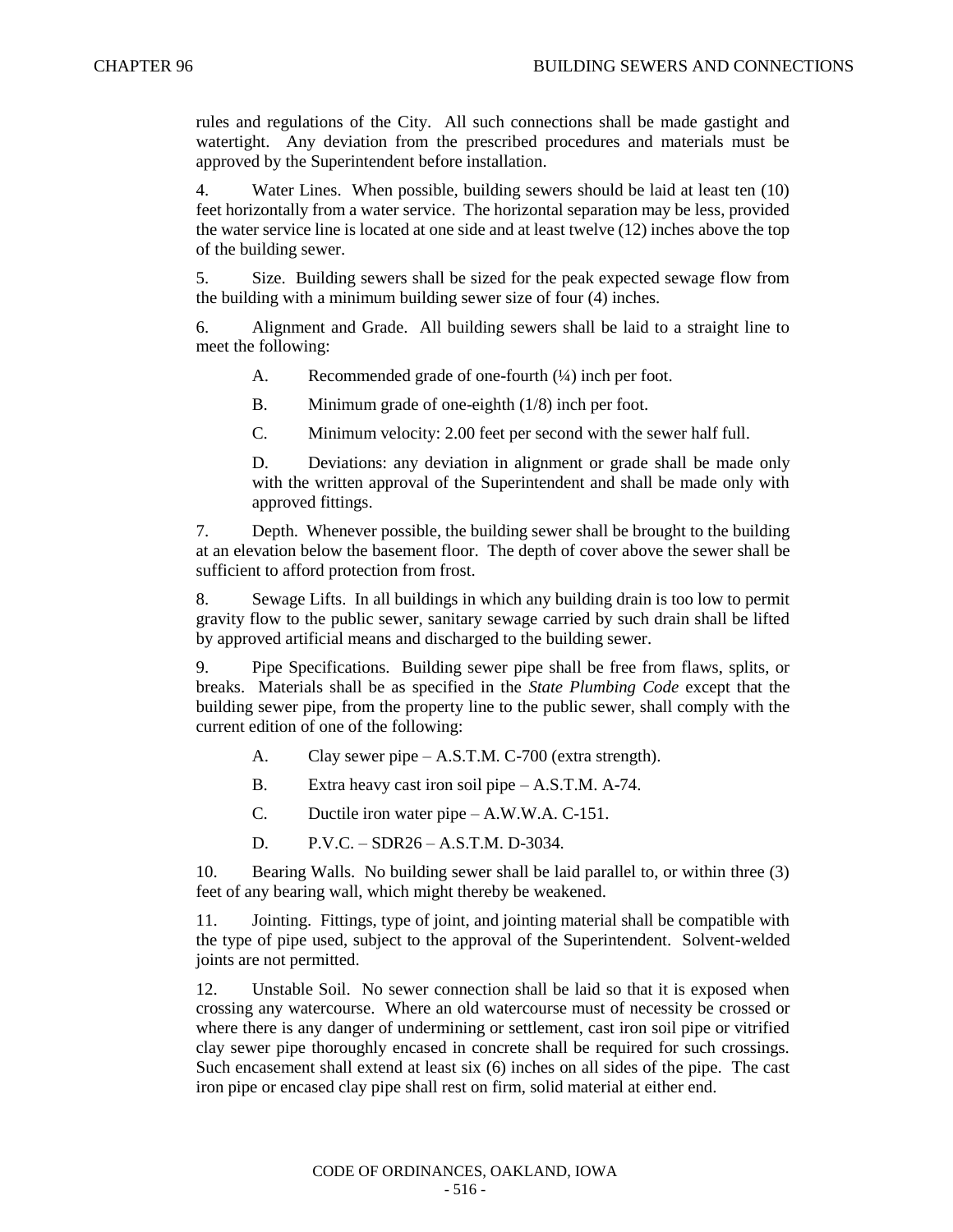13. Preparation of Basement or Crawl Space. No connection for any residence, business or other structure with any sanitary sewer shall be made unless the basement floor is poured, or in the case of a building with a slab or crawl space, unless the ground floor is installed with the area adjacent to the foundation of such building cleared of debris and backfilled. The backfill shall be well compacted and graded so that the drainage is away from the foundation. Prior to the time the basement floor is poured, or the first floor is installed in buildings without basements, the sewer shall be plugged and the plug shall be sealed by the Superintendent. Any accumulation of water in any excavation or basement during construction and prior to connection to the sanitary sewer shall be removed by means other than draining into the sanitary sewer.

**96.06 INTERCEPTORS REQUIRED.** Grease, oil, sludge and sand interceptors shall be provided by gas and service stations, convenience stores, car washes, garages, and other facilities when, in the opinion of the Superintendent, they are necessary for the proper handling of such wastes that contain grease in excessive amounts or any flammable waste, sand or other harmful ingredients. Such interceptors shall not be required for private living quarters or dwelling units. When required, such interceptors shall be installed in accordance with the following:

1. Design and Location. All interceptors shall be of a type and capacity as specified in the *State Plumbing Code*, to be approved by the Superintendent, and shall be located so as to be readily and easily accessible for cleaning and inspection.

2. Construction Standards. The interceptors shall be constructed of impervious material capable of withstanding abrupt and extreme changes in temperature. They shall be of substantial construction, watertight and equipped with easily removable covers that shall be gastight and watertight.

3. Maintenance. All such interceptors shall be maintained by the owner at the owner's expense and shall be kept in continuously efficient operations at all times.

**96.07 SEWER TAP.** Connection of the building sewer into the public sewer shall be made at the "Y" branch, if such branch is available at a suitable location. If no properly located "Y" branch is available, a "Y" saddle shall be installed at the location specified by the Superintendent. The public sewer shall be tapped with a tapping machine and a saddle appropriate to the type of public sewer shall be glued and attached with stainless steel clamps to the sewer. At no time shall a building sewer be constructed so as to enter a manhole unless special written permission is received from the Superintendent and in accordance with the Superintendent's direction if such connection is approved.

**96.08 INSPECTION REQUIRED.** All connections with the sanitary sewer system before being covered shall be inspected and approved, in writing, by the Superintendent. As soon as all pipe work from the public sewer to inside the building has been completed, and before any backfilling is done, the Superintendent shall be notified and the Superintendent shall inspect and test the work as to workmanship and material; no sewer pipe laid under ground shall be covered or trenches filled until after the sewer has been so inspected and approved. If the Superintendent refuses to approve the work, the plumber or owner must proceed immediately to correct the work.

**96.09 PROPERTY OWNER'S RESPONSIBILITY.** All costs and expenses incident to the installation, connection and maintenance of the building sewer shall be borne by the owner. The owner shall indemnify the City from any loss or damage that may directly or indirectly be occasioned by the installation of the building sewer.